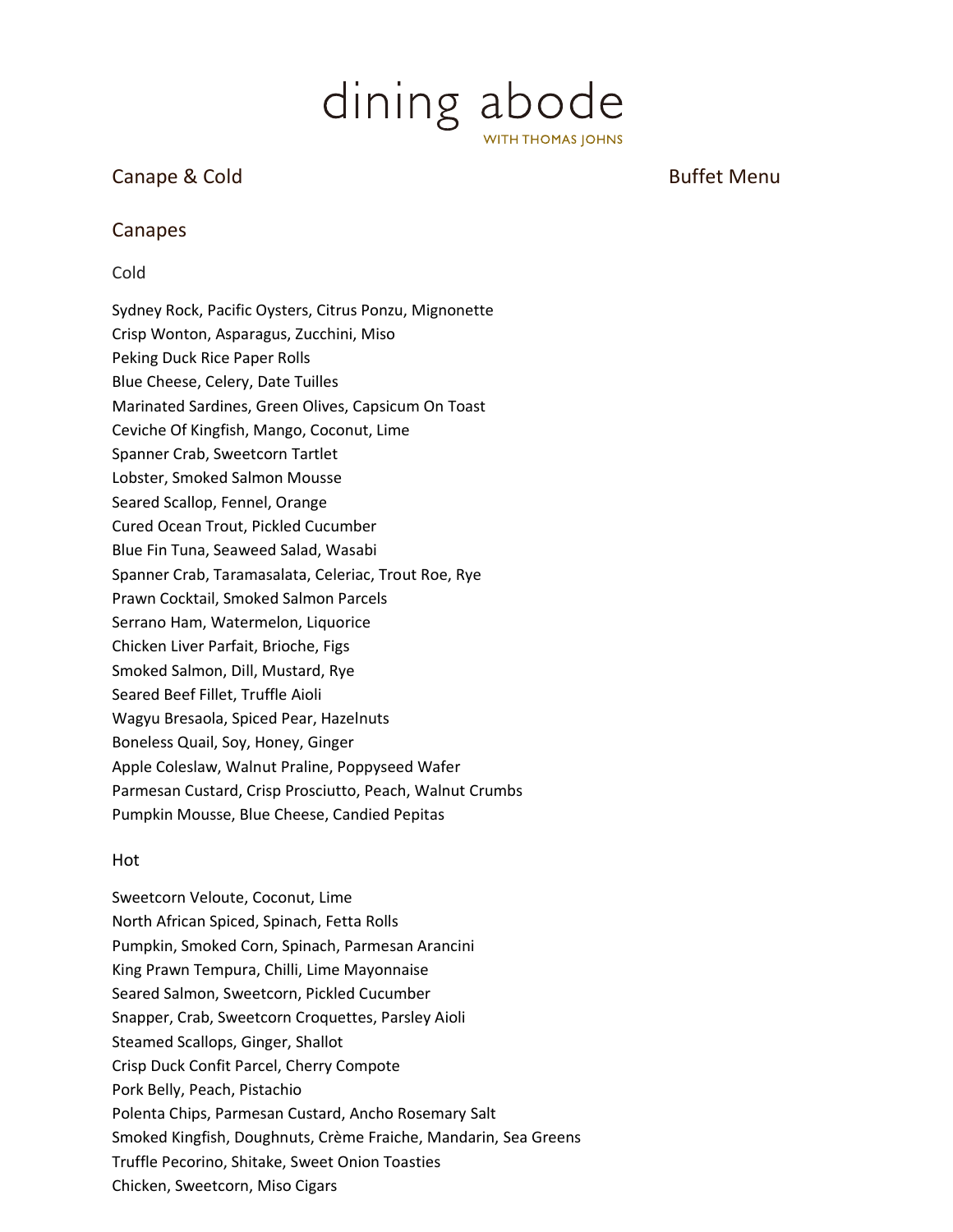Crisp Lamb, Smoked Eggplant, Lemon Roast Chicken, Black Olive Caramel, Parmesan Pork Tenderloin, Shitake, Truffle Soy, Puffed Grains Lamb Riblets, Pistachio, Mustard, Pomegranate Zucchini Flowers, Prawns, Sauce Vierge Portobello Mushrooms, Potato, Caramelised Onion, Fetta Tart

#### Burgers, Tacos, Boxes

Pork Tacos: Crisp Pork Belly, Pineapple, Cabbage, Shallots, Chilli, Coriander'ser Lamb Tacos: Lamb Breast, Harissa, Smoked Eggplant, Lemonistri Beef Tacos: Pulled Braised Beef, Mushrooms, Jalapeno, Tomato, Lettuce Chicken Tacos: Slow Roast Spiced Chicken, Scorched Corn, Shallots, Coriander, Aioli Salmon Tacos: Ancho Crusted Salmon Fillet, Sweetcorn Salsa, Avocado Prawn Tacos: Sauteed Prawn, Spiced Coleslaw, Lime Mayonnaise Hot Dog: Grilled Frankfurt, Jalapenos, Mayonnaise, Grated Cheese, Soft Roll Mini Angus Beef Burgers, Lettuce, Pickles, Caramelised Onion, Cheese, Mustard Spiced Fried Chicken, Coleslaw, Hot Sauce

### Substantial

Crisp Octopus, Snow Peas, Soya Beans, Honey, Sesame Dressing Deep-Fried Spiced Hawkesbury Calamari, Squid Ink Aoli Seafood Risotto of Prawns, Salmon, Scallops, Saffron Crisp Pork Belly, Beanshoot, Green Mango, Chilli, Lime, Coriander Curried Goat (National Dish of Jamaica) – Diced Goat Leg Cooked in Sweet Fragrant Spices, Rice, Kidney Beans Seared Ocean Trout, Miso, Alaskan Crab, Soybeans, Asian Greens Chicken, Zucchini Flowers, Peas, Watercress, Green Beans, Pesto Lamb Tagine, Wild Rice, Spiced Yoghurt, Harissa Blue Eye Cod, Sea Succulents, Peas, Asparagus, Seaweed Emulsion Asparagus, Peas, Zucchini, Spinach, Myrtle Risotto

#### Dessert

Roast Coconut Pannacotta, Shaved Pineapple, Passionfruit Foam, Lychee Sorbet Berries, Crisp Meringue, Vanilla Cream, Jelly, Edible Flowers Dark Chocolate, Cherries, Coconut Peach, Raspberries, Vanilla Mascarpone, Berry Granola Mini Passionfruit Macaroons White Chocolate, Cherry, Pistachio Nougat Roast Pineapple, Mini Waffles, Mascarpone, Passionfruit, Kaffir Lime